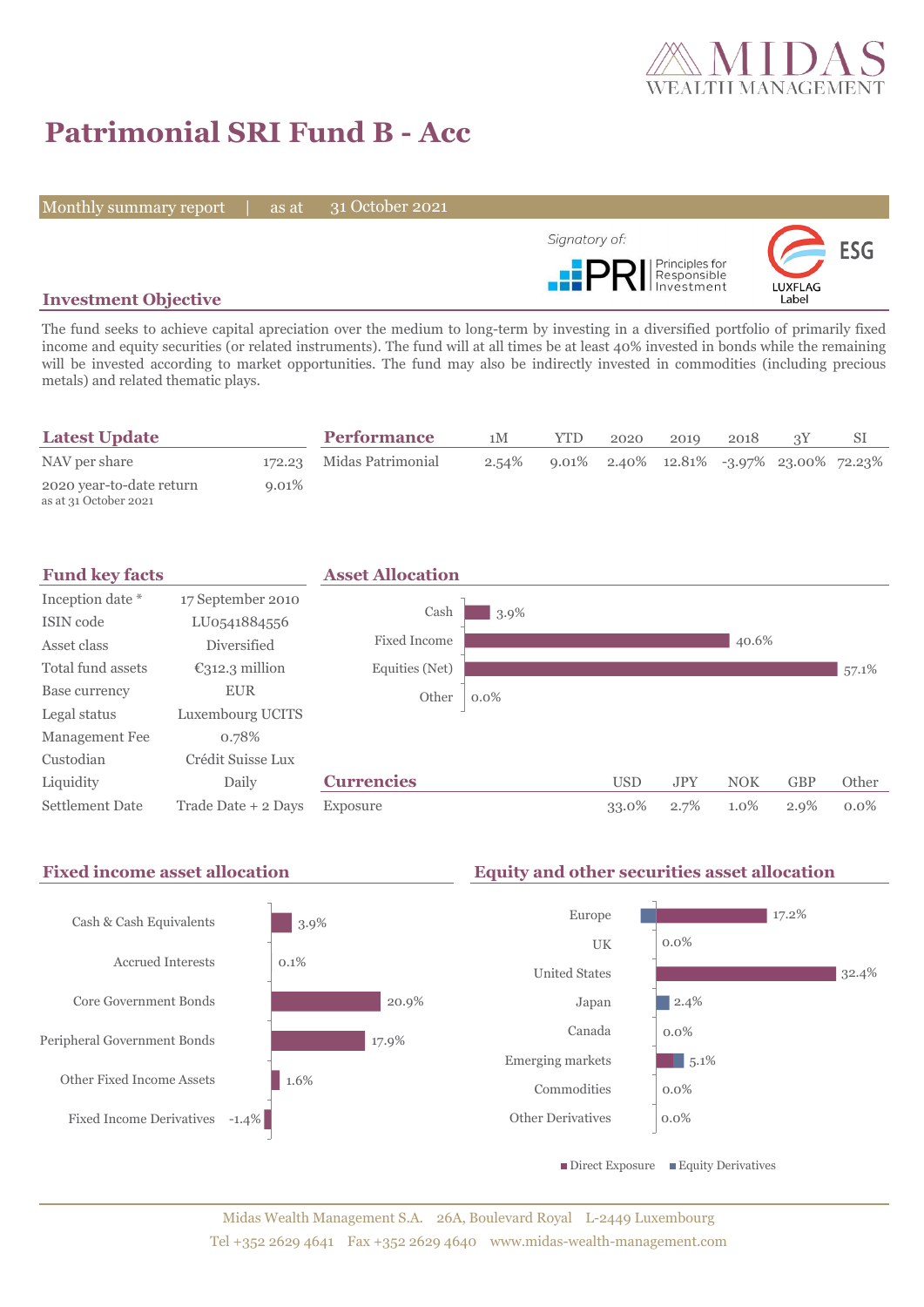

# **Patrimonial SRI Fund B - Acc**

Monthly summary report | as at

31 October 2021

| Top 10 fixed income holdings          | Rating       | Weight  | <b>Fixed income rating breakdown</b> |         |  |
|---------------------------------------|--------------|---------|--------------------------------------|---------|--|
| HELLENIC REPUBLI : GGB 4 3/8 08/01/22 | $BB-$        | 3.7%    |                                      |         |  |
| BTPS: BTPS $1.07/15/22$               | BBB-         | 3.4%    | AAA                                  | 28.8%   |  |
| BUNDESSCHATZANW: BKO o 03/11/22       | AAA          | 3.4%    | AA                                   | 18.3%   |  |
| BTPS: BTPS 0.35 02/01/25              | BBB-         | $2.9\%$ | Α                                    | 8.6%    |  |
| BUNDESSCHATZANW: BKO o 06/16/23       | AAA          | 2.6%    | <b>BBB</b>                           | 33.2%   |  |
| SPANISH GOV'T: SPGB o 01/31/26        | $BBB+$       | $2.3\%$ | <b>BB</b>                            | 11.1%   |  |
| IRISH GOVT: IRISH 1 05/15/26          | $\mathbf{A}$ | 1.9%    | $\, {\bf B}$                         | $0.0\%$ |  |
| SPANISH GOV'T: SPGB 0.4 04/30/22      | $BBB+$       | 1.8%    | <b>CCC</b>                           | $0.0\%$ |  |
| FRANCE O.A.T.: FRTR 0 02/25/22        | AA           | 1.8%    | <b>NR</b>                            |         |  |
| REP OF POLAND: POLAND 0 02/10/25      | $A-$         | 1.6%    |                                      | $0.0\%$ |  |

| Top 10 equity holdings    | Sector                        | Weight  |
|---------------------------|-------------------------------|---------|
| MICROSOFT CORP            | <b>Information Technology</b> | $3.1\%$ |
| <b>BROADCOM INC</b>       | <b>Information Technology</b> | $3.0\%$ |
| AMAZON.COM INC            | <b>Consumer Discretionary</b> | 2.5%    |
| UNITEDHEALTH GROUP INC    | Health Care                   | 2.2%    |
| <b>IOVIA HOLDINGS INC</b> | Health Care                   | 2.1%    |
| <b>ASML HOLDING NV</b>    | <b>Information Technology</b> | $2.0\%$ |
| <b>APPLE INC</b>          | <b>Information Technology</b> | 2.0%    |
| NIKE INC                  | <b>Consumer Discretionary</b> | $2.0\%$ |
| JPMORGAN CHASE & CO       | Financials                    | $2.0\%$ |
| SIEMENS HEALTHINEERS AG   | Health Care                   | 1.8%    |

## **Equity sector breakdown**





# **Thematics breakdown Top 5 funds and other holdings**

| iShares STOXX Europe 600 Oil & Gas ETF | 1.7%    |
|----------------------------------------|---------|
| iShares EURO STOXX Banks 30-15 ETF     | 1.4%    |
| Allianz China A-Shares                 | 1.0%    |
| iShares S&P 500 Financials Sector ETF  | $1.0\%$ |
| Amundi MSCI Emerging Markets ETF       | $1.0\%$ |